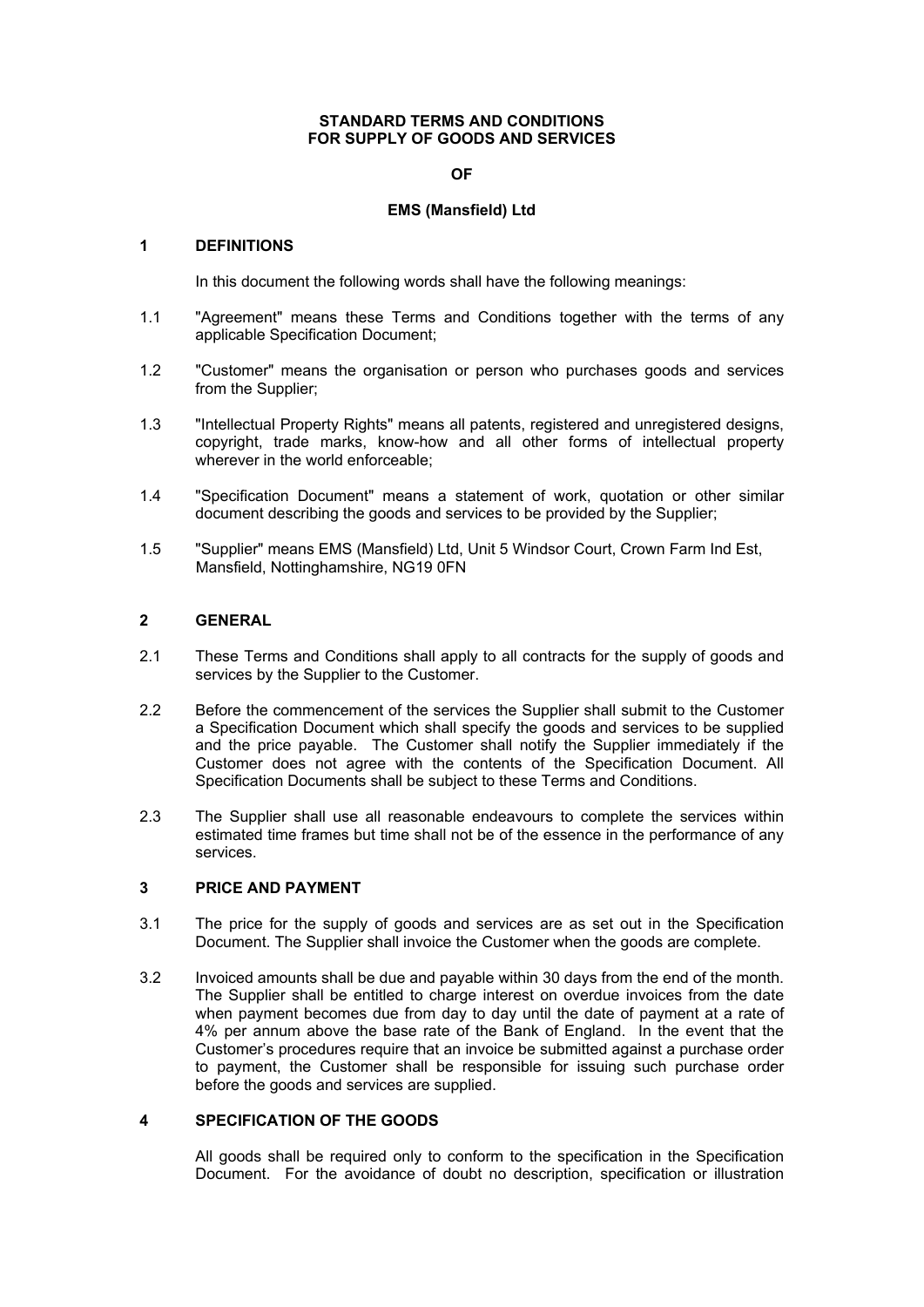contained in any product pamphlet or other sales or marketing literature of the Supplier and no representation written or oral, correspondence or statement shall form part of the contract.

## **5 DELIVERY**

- 5.1 The date of delivery specified by the Supplier is an estimate only. Time for delivery shall not be of the essence of the contract and the Supplier shall not be liable for any loss, costs, damages, charges or expenses caused directly or indirectly by any delay in the delivery of the goods.
- 5.2 All risk in the goods shall pass to the Customer upon delivery.

# **6 TITLE**

Title in the Goods shall not pass to the Customer until the Supplier has been paid in full for the Goods.

## **7 CUSTOMER`S OBLIGATIONS**

- 7.1 To enable the Supplier to perform its obligations under this Agreement the Customer shall:
	- 7.1.1 co-operate with the Supplier;
	- 7.1.2 provide the Supplier with any information reasonably required by the Supplier;
	- 7.1.3 obtain all necessary permissions and consents which may be required before the commencement of the services; and
	- 7.1.4 comply with such other requirements as may be set out in the Specification Document or otherwise agreed between the parties.
- 7.2 The Customer shall be liable to compensate the Supplier for any expenses incurred by the Supplier as a result of the Customer's failure to comply with Clause 7.1.
- 7.3 Without prejudice to any other rights to which the Supplier may be entitled, in the event that the Customer unlawfully terminates or cancels the goods and services agreed to in the Specification Document, the Customer shall be required to pay to the Supplier as agreed damages and not as a penalty the full amount of any third party costs to which the Supplier has committed and in respect of cancellations on less than five working days' written notice the full amount of the goods and services contracted for as set out in the Specification Document, and the Customer agrees this is a genuine pre-estimate of the Supplier's losses in such a case. For the avoidance of doubt, the Customer's failure to comply with any obligations under Clause 7.1 shall be deemed to be a cancellation of the goods and services and subject to the payment of the damages set out in this Clause.
- 7.4 In the event that the Customer or any third party, not being a sub-contractor of the Supplier, shall omit or commit anything which prevents or delays the Supplier from undertaking or complying with any of its obligations under this Agreement, then the Supplier shall notify the Customer as soon as possible and:
	- 7.4.1 the Supplier shall have no liability in respect of any delay to the completion of any project;
	- 7.4.2 if applicable, the timetable for the project will be modified accordingly;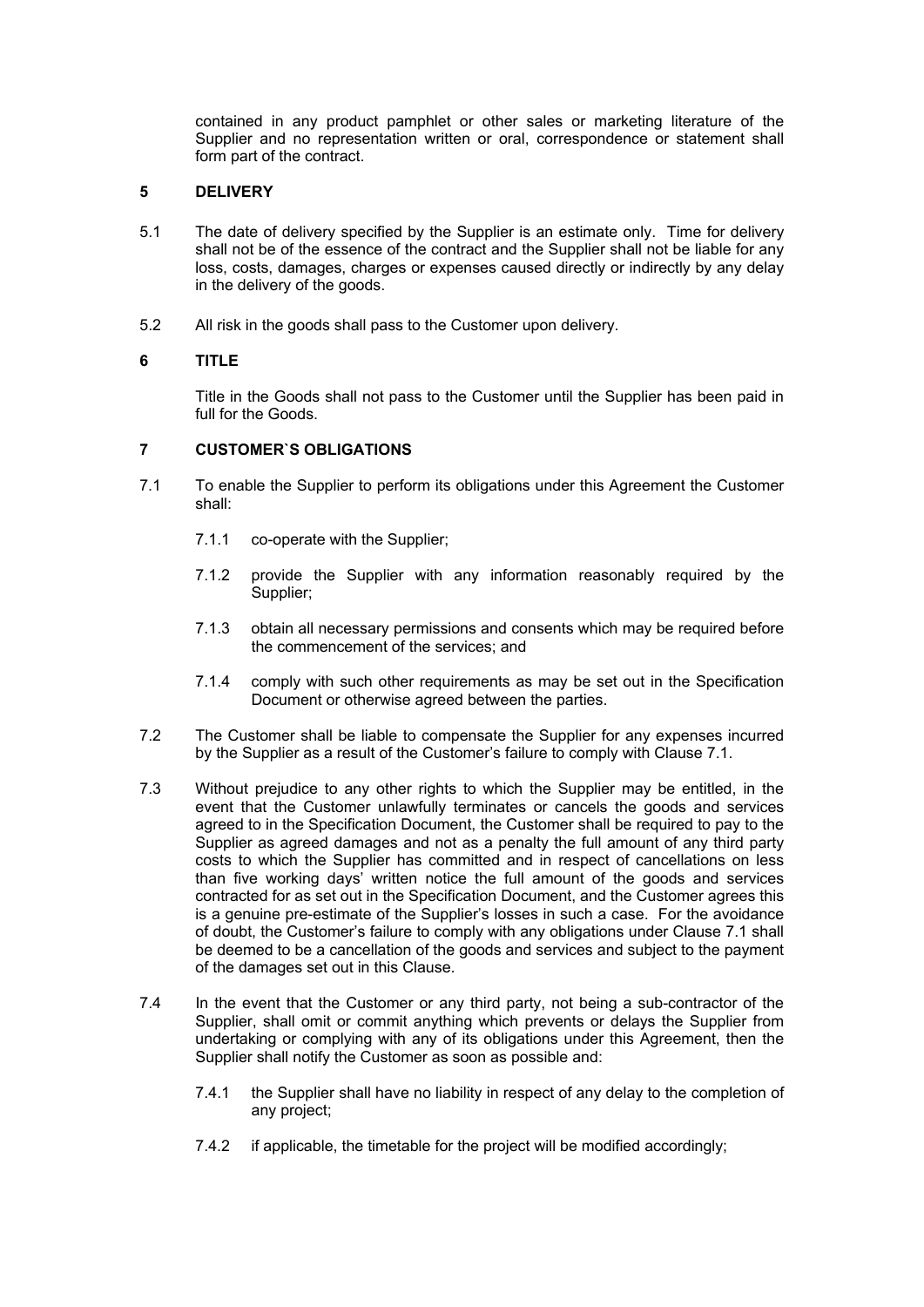7.4.3 the Supplier shall notify the Customer at the same time if it intends to make any claim for additional costs.

## **8 ALTERATIONS TO THE SPECIFICATION DOCUMENT**

- 8.1 The parties may at any time mutually agree upon and execute new Specification Documents. Any alterations in the scope of goods and/or services to be provided under this Agreement shall be set out in the Specification Document, which shall reflect the changed goods and/or services and price and any other terms agreed between the parties.
- 8.2 The Customer may at any time request alterations to the Specification Document by notice in writing to the Supplier. On receipt of the request for alterations the Supplier shall, within 5 working days or such other period as may be agreed between the parties, advise the Customer by notice in writing of the effect of such alterations, if any, on the price and any other terms already agreed between the parties.
- 8.3 Where the Supplier gives written notice to the Customer agreeing to perform any alterations on terms different to those already agreed between the parties, the Customer shall, within 5 working days of receipt of such notice or such other period as may be agreed between the parties, advise the Supplier by notice in writing whether or not it wishes the alterations to proceed.
- 8.4 Where the Supplier gives written notice to the Customer agreeing to perform alterations on terms different to those already agreed between the parties, and the Customer confirms in writing that it wishes the alterations to proceed on those terms, the Specification Document shall be amended to reflect such alterations and thereafter the Supplier shall perform this Agreement upon the basis of such amended terms.

# **9 INDEMNIFICATION**

The Customer shall indemnify the Supplier against all claims, costs and expenses which the Supplier may incur and which arise, directly or indirectly, from the Customer's breach of any of its obligations under this Agreement, including any claims brought against the Supplier alleging that any goods and/or services provided by the Supplier in accordance with the Specification Document infringes a patent, copyright or trade secret or other similar right of a third party.

## **10 LIMITATION OF LIABILITY**

- 10.1 Except in respect of death or personal injury due to negligence for which no limit applies, the entire liability of the Supplier to the Customer in respect of any claim whatsoever or breach of this Agreement, whether or not arising out of negligence, shall be limited to the price paid by the Customer to which the claim relates.
- 10.2 In no event shall the Supplier be liable to the Customer for any loss of business, loss of opportunity or loss of profits or for any other indirect or consequential loss or damage whatsoever. This shall apply even where such a loss was reasonably foreseeable or the Supplier had been made aware of the possibility of the Customer incurring such a loss.
- 10.3 Nothing in these Terms and Conditions shall exclude or limit the Supplier's liability for death or personal injury resulting from the Supplier's negligence or that of its employees, agents or sub-contractors.

# **11 TERMINATION**

Either party may terminate this Agreement forthwith by notice in writing to the other if: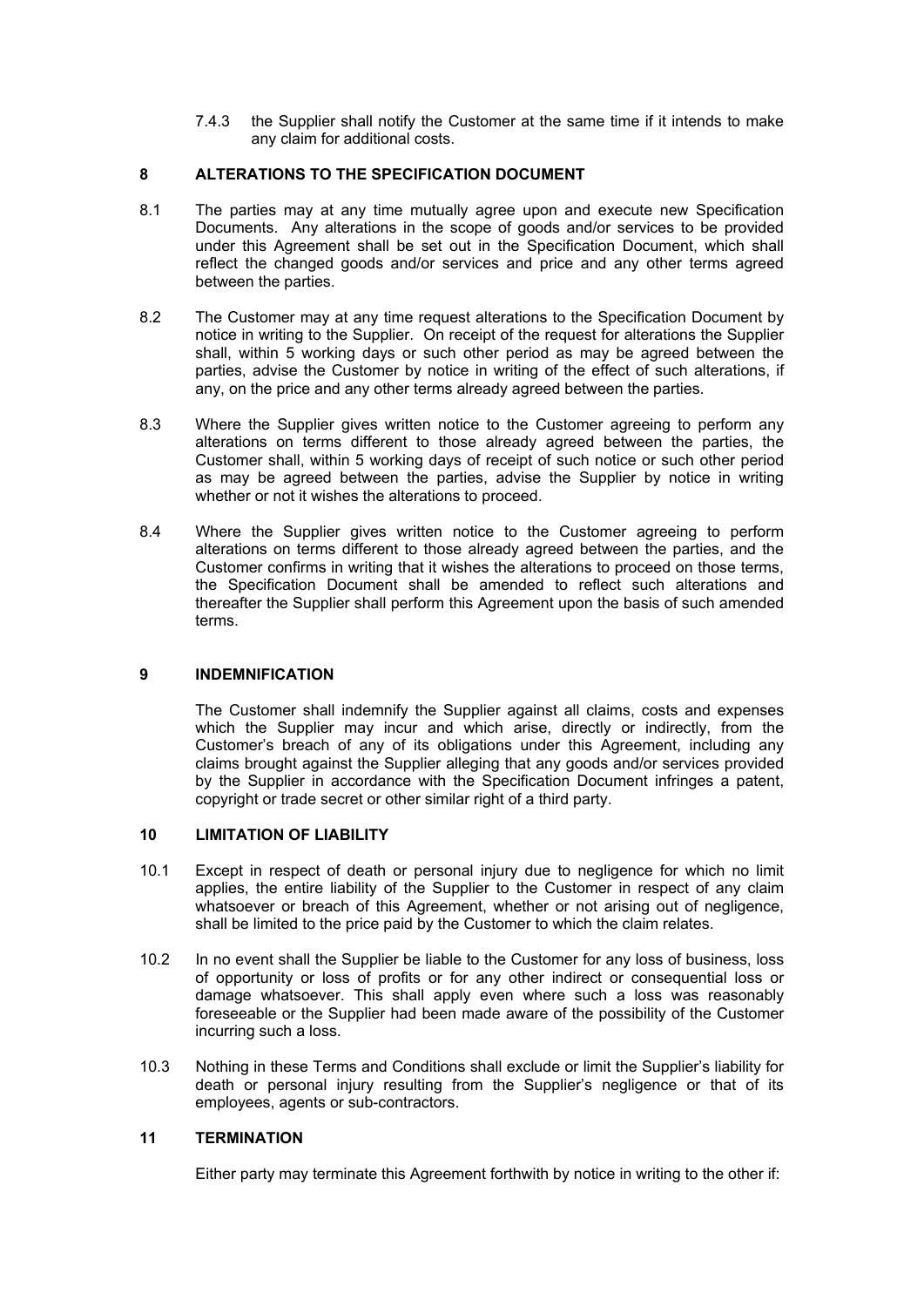- 11.1 the other party commits a material breach of this Agreement and, in the case of a breach capable of being remedied, fails to remedy it within 30 calendar days of being given written notice from the other party to do so;
- 11.2 the other party commits a material breach of this Agreement which cannot be remedied under any circumstances;
- 11.3 the other party passes a resolution for winding up (other than for the purpose of solvent amalgamation or reconstruction), or a court of competent jurisdiction makes an order to that effect;
- 11.4 the other party ceases to carry on its business or substantially the whole of its business; or
- 11.5 the other party is declared insolvent, or convenes a meeting of or makes or proposes to make any arrangement or composition with its creditors; or a liquidator, receiver, administrative receiver, manager, trustee or similar officer is appointed over any of its assets.

## **12 INTELLECTUAL PROPERTY RIGHTS**

All Intellectual Property Rights produced from or arising as a result of the performance of this Agreement shall, so far as not already vested, become the absolute property of the Supplier, and the Customer shall do all that is reasonably necessary to ensure that such rights vest in the Supplier by the execution of appropriate instruments or the making of agreements with third parties.

### **13 FORCE MAJEURE**

 Neither party shall be liable for any delay or failure to perform any of its obligations if the delay or failure results from events or circumstances outside its reasonable control, including but not limited to acts of God, strikes, lock outs, accidents, war, fire, the act or omission of government, highway authorities or any telecommunications carrier, operator or administration or other competent authority, or the delay or failure in manufacture, production, or supply by third parties of equipment or services, and the party shall be entitled to a reasonable extension of its obligations after notifying the other party of the nature and extent of such events.

## **14 INDEPENDENT CONTRACTORS**

 The Supplier and the Customer are contractors independent of each other, and neither has the authority to bind the other to any third party or act in any way as the representative of the other, unless otherwise expressly agreed to in writing by both parties. The Supplier may, in addition to its own employees, engage sub-contractors to provide all or part of the services being provided to the Customer and such engagement shall not relieve the Supplier of its obligations under this Agreement or any applicable Specification Document.

### **15 ASSIGNMENT**

The Customer shall not be entitled to assign its rights or obligations or delegate its duties under this Agreement without the prior written consent of the Supplier.

### **16 SEVERABILITY**

 If any provision of this Agreement is held invalid, illegal or unenforceable for any reason by any Court of competent jurisdiction such provision shall be severed and the remainder of the provisions herein shall continue in full force and effect as if this